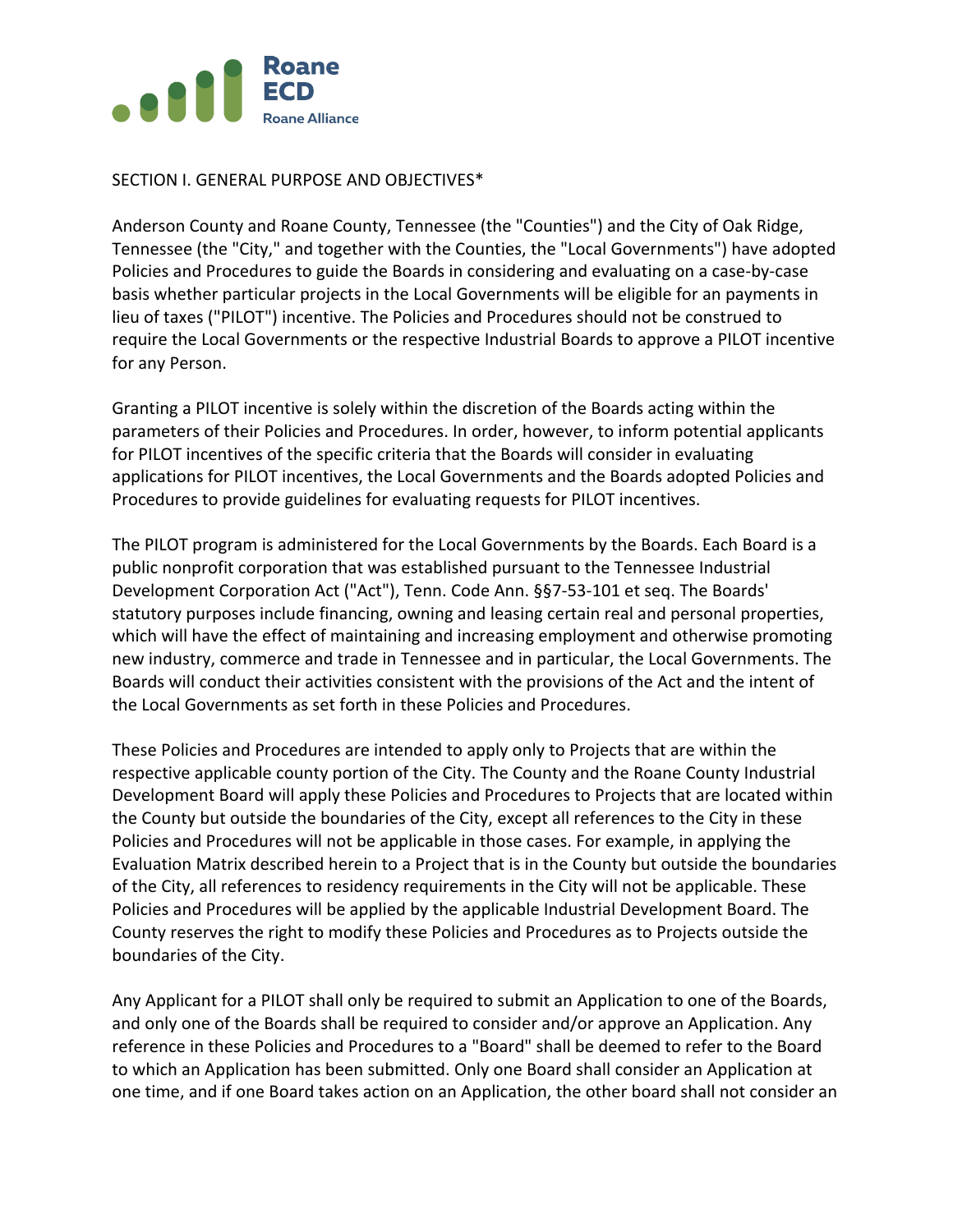

Application for the same or substantially similar Project for a period of one year. An Applicant should submit its Application to the Board that is affiliated with the Chamber of Commerce with which the Applicant has had the primary contact in connection with its Project.

In evaluating Applications to participate in the Local Governments' PILOT program, each Board will apply the following general guidelines:

1. Public Interest/Increased Employment. In accordance with the objectives of the Act, the Board must find that each proposed Project will be in the public interest and will increase employment within the Local Governments.

2. Eligible Projects. The Board will only approve PILOT incentives for the following types of Projects:

a.Industrial facilities that manufacture, assemble, process or fabricate.

b.Distribution facilities that receive and distribute goods.

c.Office buildings and service facilities.

d.Retail businesses that the Board determines will materially increase sales taxes for the Local Government.

If a proposed Project would otherwise not be eligible for a PILOT incentive because it does not meet this guideline but the Board determines that, based upon unique factors in the particular case, a PILOT incentive would be appropriate for the Project, the Board shall not approve such PILOT incentive without obtaining the prior approval of the applicable Local Government entity.

3. Evaluation Matrix. Provided a Project satisfies the first two guidelines stipulated above, the Board shall determine the term, if any, of the PILOT incentive by applying the Evaluation Matrix attached hereto as Appendix A and Appendix C. The implementation of the Evaluation Matrix is described in more detail in Section IV. The term of any PILOT incentive shall be the same with respect to payments to both the City and County.

If a proposed Project would be eligible for a certain PILOT Term under the Evaluation Matrix but the Board determines that, based upon unique factors in the particular case, a longer PILOT Term would be appropriate for such Project, the Board shall not approve a longer PILOT Term without obtaining the prior approval of the applicable Local Government entity.

### SECTION II. CONFLICTS OF INTEREST

Each Board member shall be responsible for disclosing any material interest which he or she may have in or with a Project or an Applicant or any financing source for a Project.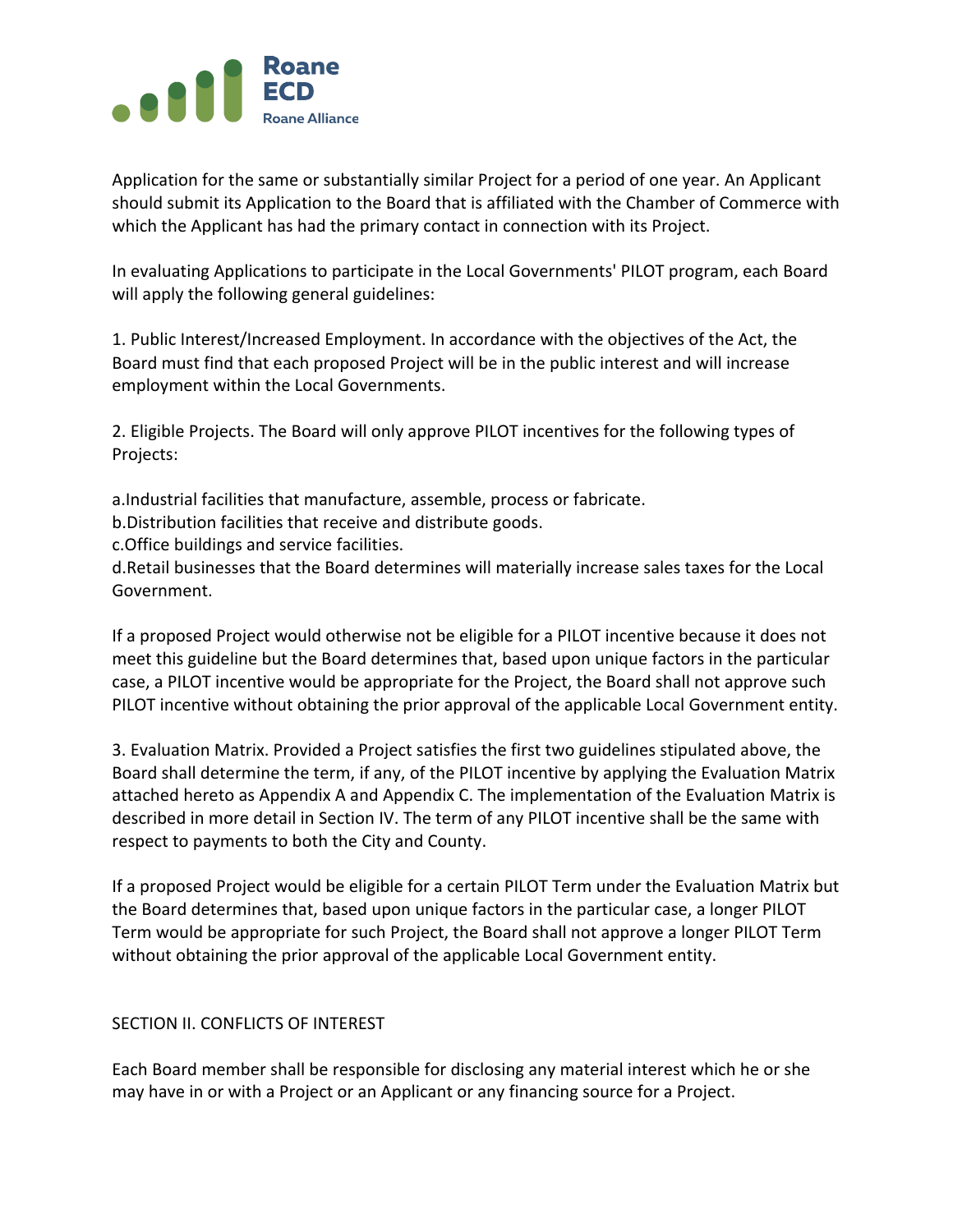

Any Board member having any material interest in or with a Project or an Applicant or financing source for a Project shall submit to the Board's counsel an explanation of that interest, and the Board's counsel shall advise both the Board and Board member whether the member should recuse himself or herself from consideration of the Application. Such recommendation of the Board's counsel shall be conclusive. If recusal is recommended, the Board will then consider the Application without participation from the member or members who recuse themselves.

To avoid conflicts of interests, the Board's counsel will disclose to the Board if he has a professional legal relationship with or material interest in a Project or an Applicant or any financing source for the Project, and in the event of such a conflict involving the Board's counsel, the Board will retain special counsel to represent it in connection with the particular Project being considered. The Board, however, may waive any such conflict in appropriate circumstances.

### SECTION III. DEFINITIONS

For purposes of these Policies and Procedures, the following terms shall have the following meanings:

"Applicant" means the Person applying to a Board to enter into a Lease Agreement that would include a PILOT incentive with respect to a Project.

"Application" means the application submitted to a Board by an Applicant to receive a PILOT incentive.

"Brownfield" means (a) any property that has a prior history of industrial use and potentially has some environmental contamination as indicated by a Phase I Environmental Assessment and (b) any property that was formerly used by the U.S. Department of Energy.

"Expansion" means the addition of buildings, structures, machinery and/or equipment for the purpose of expanding a Project.

"FTZ" means Foreign Trade Zone #148.

"Governmental Authority" means the United States, the State of Tennessee, any political subdivision of either, and any agency, department, commission, board, bureau or instrumentality of any of them.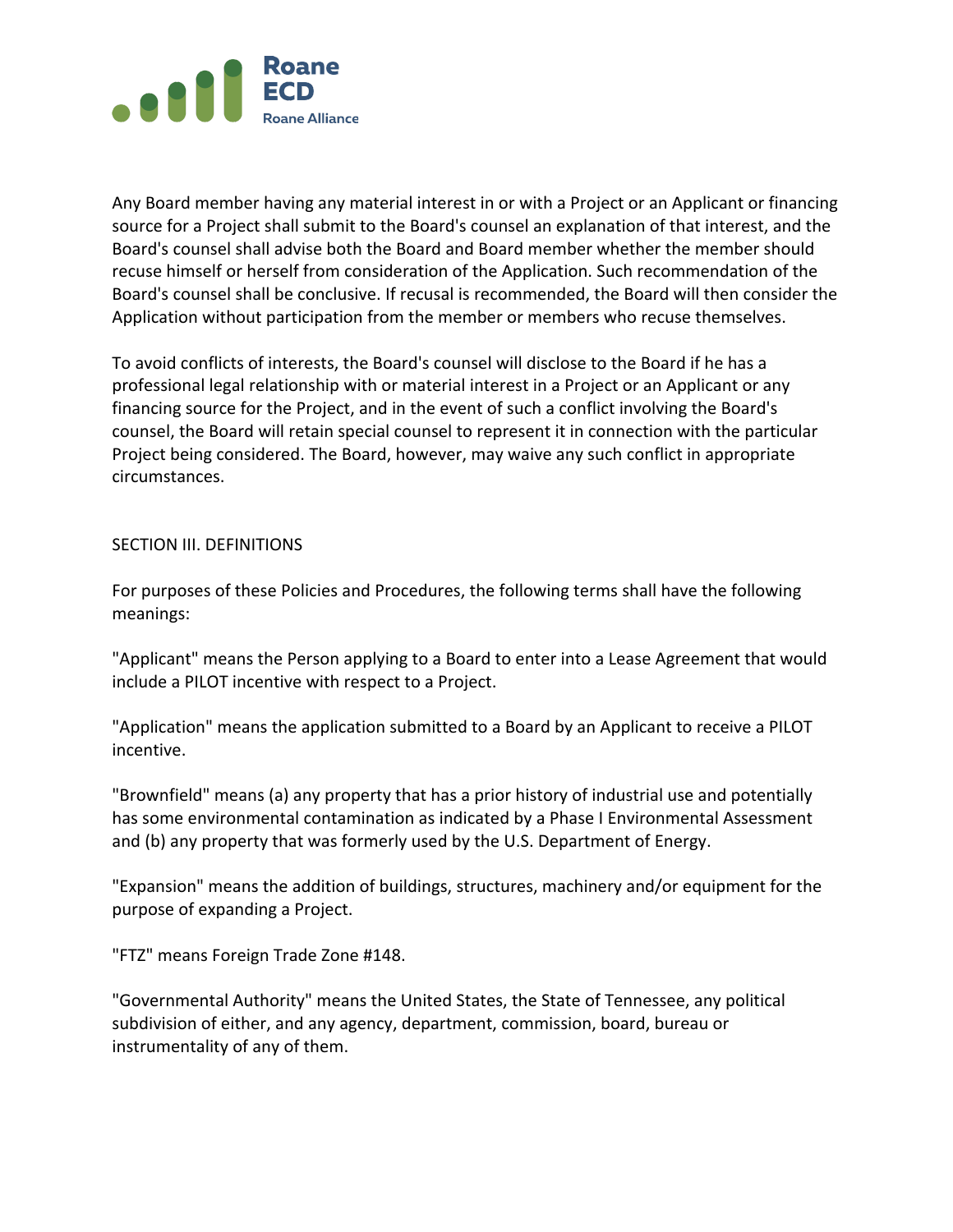

"Lease Agreement" means the lease agreement between the Applicant and a Board pursuant to which the Board leases a Project to the Applicant and agrees upon the terms of a PILOT incentive.

"Local Company" is a company which (i) has its principal office within both the Local Governments, (ii) operates one of its principal facilities in both the Local Governments, or (iii) has a significant executive and management presence in both the Local Governments.

"National Corporate Headquarters" means a Project that meets the following criteria as determined by the Board:

(i) The entity occupying the Project must be a business of regional or national significance;

(ii) A significant percentage as determined by the Board, of the decision-making officers or employees of such entity must work and maintain their primary offices at the proposed Project;

(iii) The Project will be the office location of a majority of the management employees of such entity; and

(iv) The entity must make a significant financial commitment, as determined by the Board, to construct or improve the Project.

"Payment-in-Lieu-of Taxes" or "PILOT" means payments established by a Board to be made in lieu of ad valorem taxes with respect to a Project.

"Person" means any individual, sole proprietorship, corporation, limited liability company, association, partnership (general, limited, or limited liability partnership), organization, business, trustee, individual or government or political subdivision thereof or any governmental agency.

"PILOT Term" means the period of time, in years, during which a PILOT incentive is in effect pursuant to a Lease Agreement.

"Project" means the acquisition, construction and/or improvement of land, buildings, structures, machinery, equipment and related improvements as described in an Application. A Project may include any Expansion that an Applicant commits to commence within three (3) years of the execution of the Applicant's Lease Agreement. Any Expansion undertaken after such date will require a new Application to be filed with the Board with respect to the Expansion. A Project must be located on a single tract of property or contiguous tracts of property.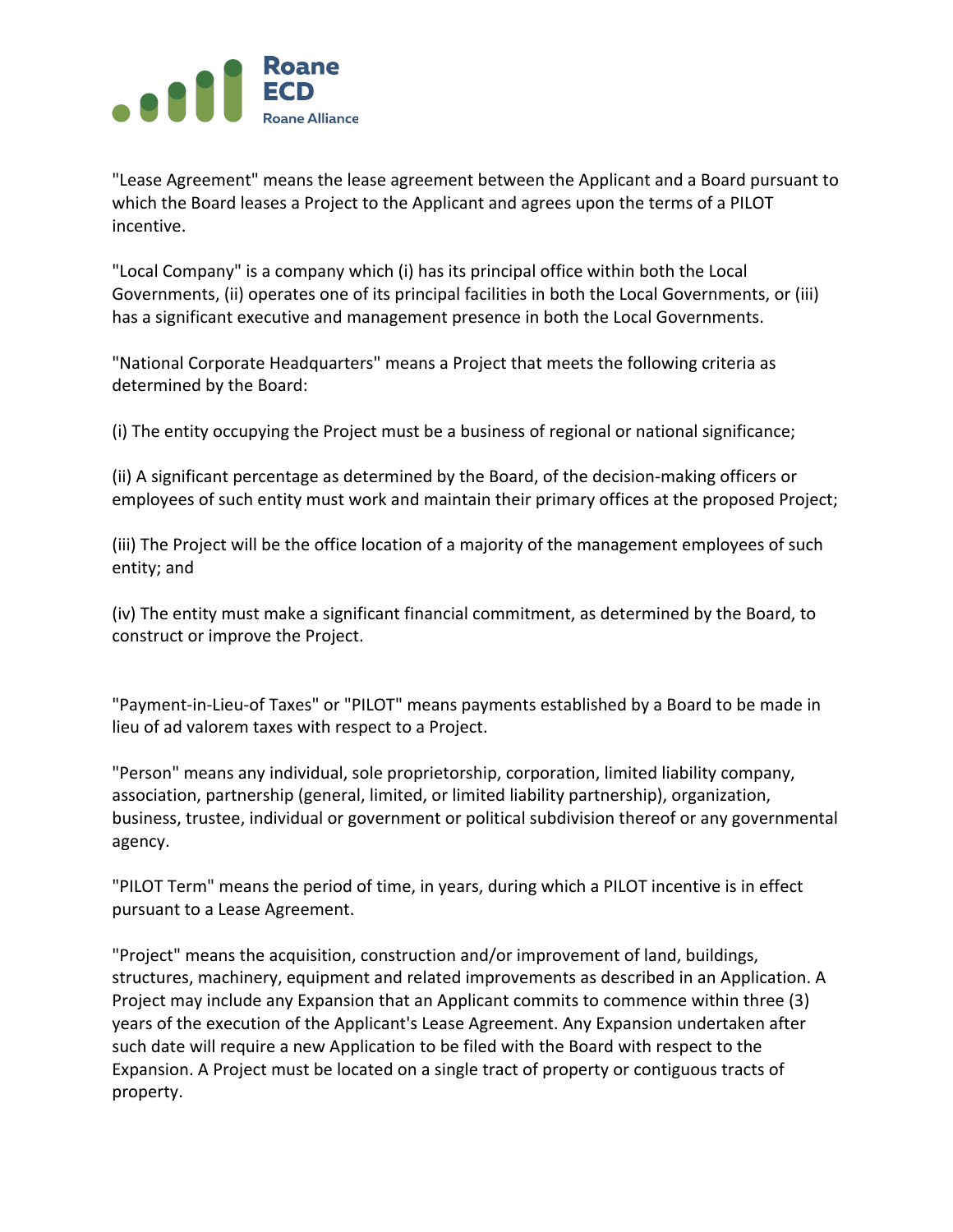

# SECTION IV. PILOT AMOUNT AND APPLICATION OF EVALUATION MATRIX

## PILOT AMOUNT

If an Applicant is approved for a PILOT incentive, the amount of the PILOT for the PILOT Term shall be equal to a negotiated percentage of the taxes imposed by all taxing authorities on the property that is the subject of the Project for the most recent tax year prior to the execution of a Lease Agreement with an Applicant (or if the property was previously exempt from taxation, an amount no less than the taxes that would have been imposed on the property if the property had not been so exempt).

For example, if an Applicant intends to acquire an undeveloped tract of real property and to build and equip a manufacturing facility thereon, the PILOT amount for the PILOT Term shall be no less than the amount of taxes imposed during the prior tax year on the undeveloped property by all local taxing authorities. If an Applicant intends to acquire and rehabilitate an existing facility, the PILOT amount would be no less than the taxes imposed for the most recent tax year on the existing facility prior to its rehabilitation. If the Applicant requests a PILOT incentive only with respect to new equipment to be acquired, the PILOT amount with respect to such equipment could be as low as \$0, depending on negotiations.

If a Project will be used as a National Corporate Headquarters, the Board, in its discretion, can agree to reduce the PILOT amount to \$0 for the PILOT Term.

### APPLICATION OF EVALUATION MATRIX

The Evaluation Matrix attached as Appendix A and Appendix C is intended to provide objective criteria for the Boards to assist in determining the length of the PILOT Term, if any, with respect to a Project. The maximum PILOT Term shall be 14 years.

### PERCENTAGE OF ABATEMENT

The percentage of abatement will be negotiated and based on economic factors. Typically, in Roane County the abatement would not exceed 50% per year; with the exception of those projects deemed 'High Impact" by the Industrial Board or scoring well above the maximum of 150 (see Appendix A).

The schedule of abatement is also negotiable. For example, a company that qualifies for and successfully negotiates a 50% abatement over a five-year period can choose to enjoy that 50%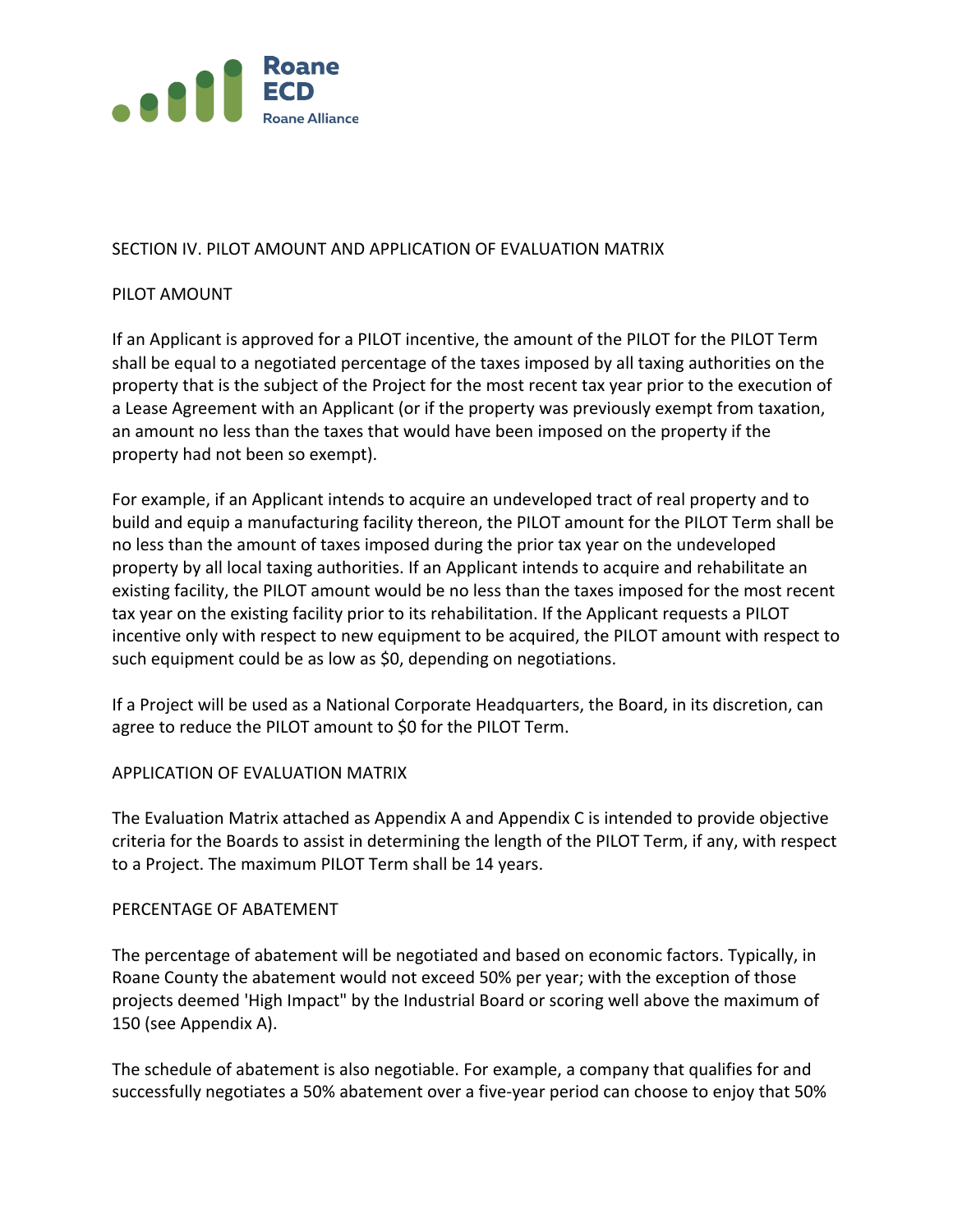

abatement equally throughout each year of the five-year term, or negotiate a schedule so that a larger percentage is taken during the earlier years, decreasing over time (for example, year one: 75%, year two: 50%, year three: 30%, year four 15%, etc.), as long as the total value of the abatement over the declining term does not exceed the total value of equal-percentage-everyyear schedule.

## INDUSTRIAL MATRIX (APPENDIX A)

The Evaluation Matrix contains five criteria to be considered by a Board in establishing a PILOT Term. The following is a brief discussion of each criterion, which discussion is intended to provide guidance as to how each criterion will be applied by the Boards:

1. Jobs. The number of jobs will be based upon estimates to be provided by the Applicant and such other information as may be obtained by the Board. The estimate of jobs will be based upon the number of jobs that are anticipated to exist at the Project site three years after completion of the Project. Permanent full-time, full-time equivalent, seasonal, and contract jobs will be considered by the Board, but part-time employment will be appropriately weighted by the Board.

2. Wages. The average annualized wage that is expected to be paid by an Applicant, as compared to the existing per capita income published by the Tennessee Department of Employment Security for the Local Governments will be a relevant factor in the Board's consideration of an Application.

3. Capital Investment. Capital expenditures made by an Applicant in a Project will be considered by the Board. To be eligible for a PILOT incentive, an Applicant must agree to make at least \$1,000,000 in capital expenditures. Capital expenditures for specifics items, such as land, building and equipment, must be made by an Applicant in substantially the manner represented to the Board in the Applicant's Application unless the Board otherwise consents.

4. Bonus Points. Certain facets of a Project within any of the following areas will be a favorable factor:

Designated Brownfield The FTZ Any vacant existing business facility LEED Certification Corporate Headquarters

5. Residency of new employees. The expected location of the residences of the employees at the Project site, as represented by the Applicant, within the Local Governments will be a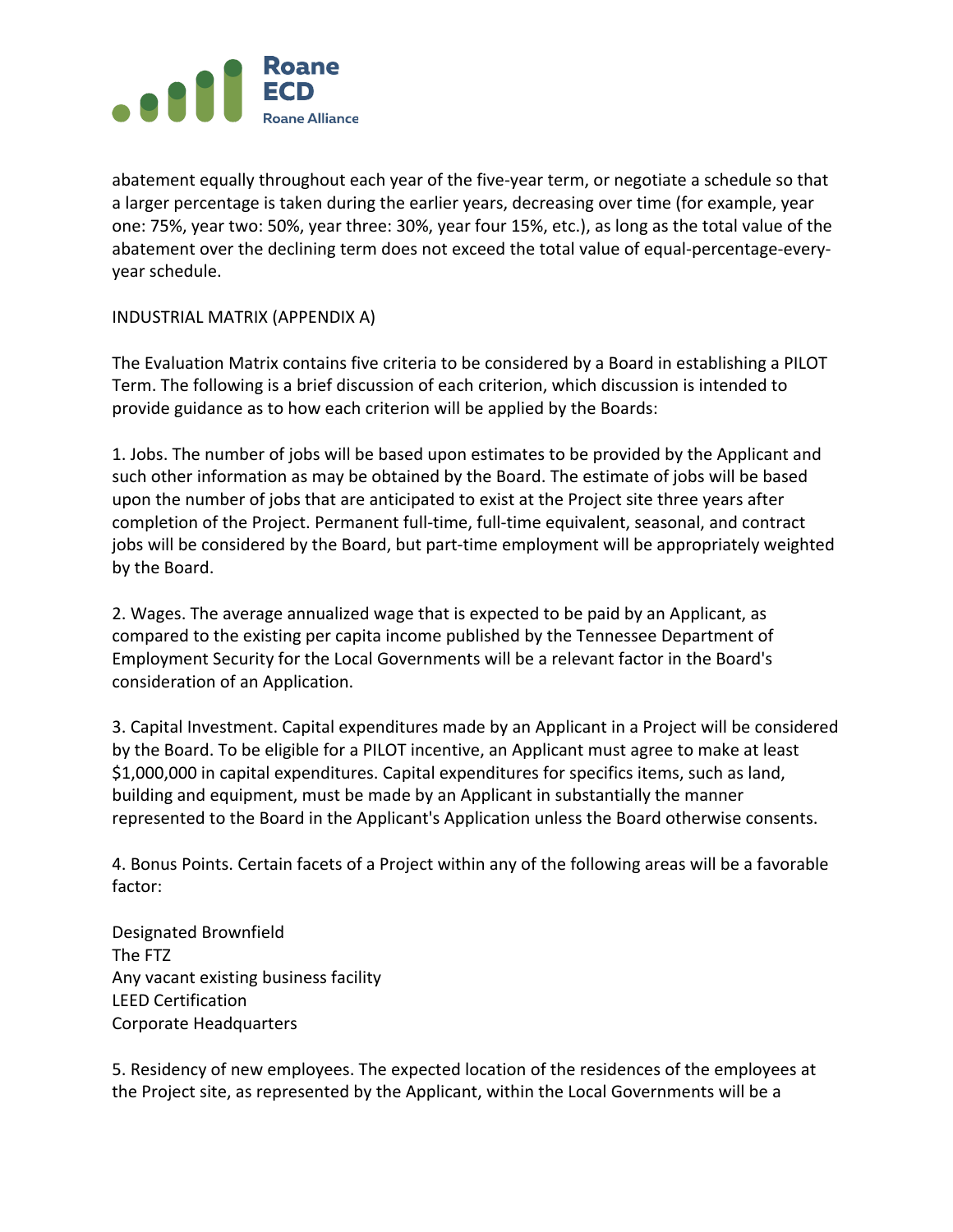

favorable consideration. For purposes of applying this factor, residency at any location within the applicable city or

RETAIL MATRIX (APPENDIX C)

The Boards use the Retail Matrix as a guide along with other criteria in determining the feasibility of incentive requests. Consideration for Retail incentives includes, in addition to the Retail Matrix, (1) Economic Leakage, (2) Return on Investment, (3) Enhancement of Quality of Life, and (4) Economic Analysis.

# SECTION V. POST-CLOSING MONITORING

Through the implementation of the PILOT program, the Board intends to produce substantial and measurable changes and improvements to and for the economic and commercial environment of the Local Governments. Accordingly, each Lease Agreement with an Applicant will contain, in the manner determined by the Board, certain commitments relating to job creation, wage levels, and capital expenditures. The Board will annually (or at such other times as it deems appropriate) evaluate each Project receiving a PILOT incentive to ensure compliance with the Lease Agreement applicable to the Project.

In order to assist the Board in determining compliance with the Board's Lease Agreements and in gathering information to help the Board evaluate the effectiveness of its PILOT program, each Person who is a party to a Lease Agreement with the Board shall provide to the Board certain information in the manner described in the Lease Agreement, which information shall include, but not be limited to, the following:

1. Capital Expenditures. A list of all capital expenditures made with respect to the Project during the prior year.

2. Employee Report. The total number of employees of such Person, their total salaries, the number of employees who reside in the applicable city or county. The Applicant shall also provide a list of jobs with job classifications in such form as is required by the Board.

3. Vendor Support Report. The gross dollars spent locally on supplier and professional service contracts during the prior year.

4. Comparison Criteria Report. A comparison of the Applicant's actual job creation, wages and capital expenditures with the Applicant's initial projections for job creation, wages and capital expenditures as shown in the Applicant's Application.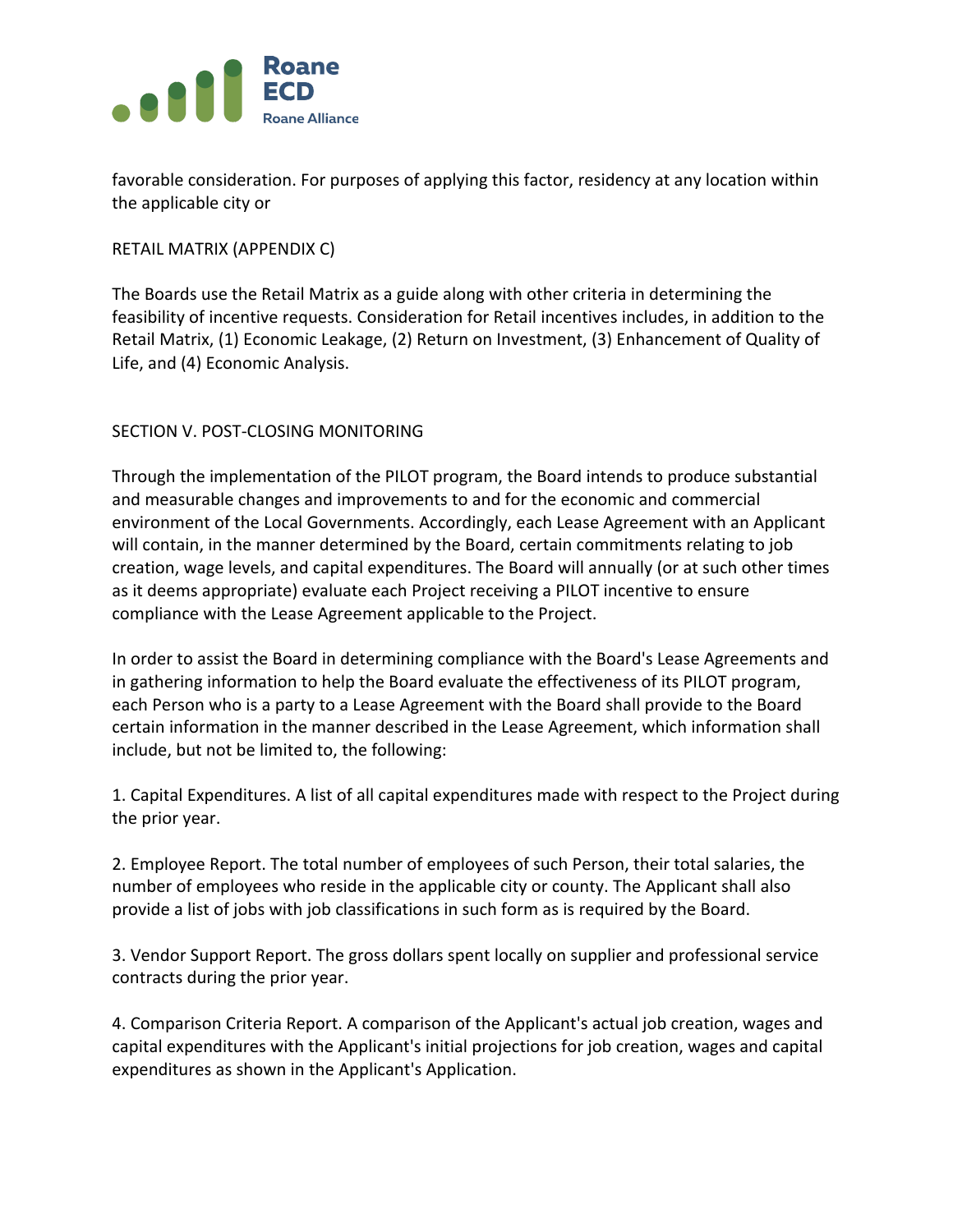

If any such report or other information obtained by the Board reveals that the Applicant has not complied with the Lease Agreement with respect to its employment, wage or capital expenditure commitments, the Board will have such remedies as are provided in the Lease Agreement. The specific remedies will be set out in the Lease Agreement, but, generally, if an Applicant fails in any year to meet the employment, wage or capital expenditure estimates provided in its Application and upon which the Evaluation Matrix was applied, the Applicant should expect that the Applicant's PILOT incentive would be proportionately reduced in that year in addition to any other remedies that may be available under the Lease Agreement.

For example, if an Applicant was awarded 100 points based upon the application of the Evaluation Matrix and the report filed by an Applicant in any year shows that the Applicant would only have been awarded 80 points for the relevant year based upon the actual facts, the Applicant would not receive 20% of its PILOT incentive for such year.

Each Board will develop on an annual basis a compilation of the information that that Board receives from these reports. This compilation will be provided within thirty (30) days of its completion to the County Mayor and County Trustee of the County and the Mayor and City Manager of the City.

The County Mayor will make such compilation available to the County Commission of the County, and the City Manager will make such compilation available to the City Council of the City. In addition, each Board will notify the County Mayor and County Trustee of the County and the Mayor and City Manager of the City of any Lease Agreement that provides for a PILOT within fourteen (14) days of entering into such Lease Agreement.

### SECTION VI. APPLICATION

Any Person desiring that a Board consider providing a PILOT incentive shall submit an Application to the appropriate Board in a form approved by both Boards. The completed application with associated fee and appendix documents must be submitted to the appropriate Board prior to the issuance of a building permit. Any Applicant shall also follow the procedures set in applying for a PILOT incentive.

#### SECTION VII. FEES

### 1. APPLICATION FEES

An Application fee must be submitted with each completed Application. The Application fee is not refundable. The Application Fee shall be calculated using the following chart: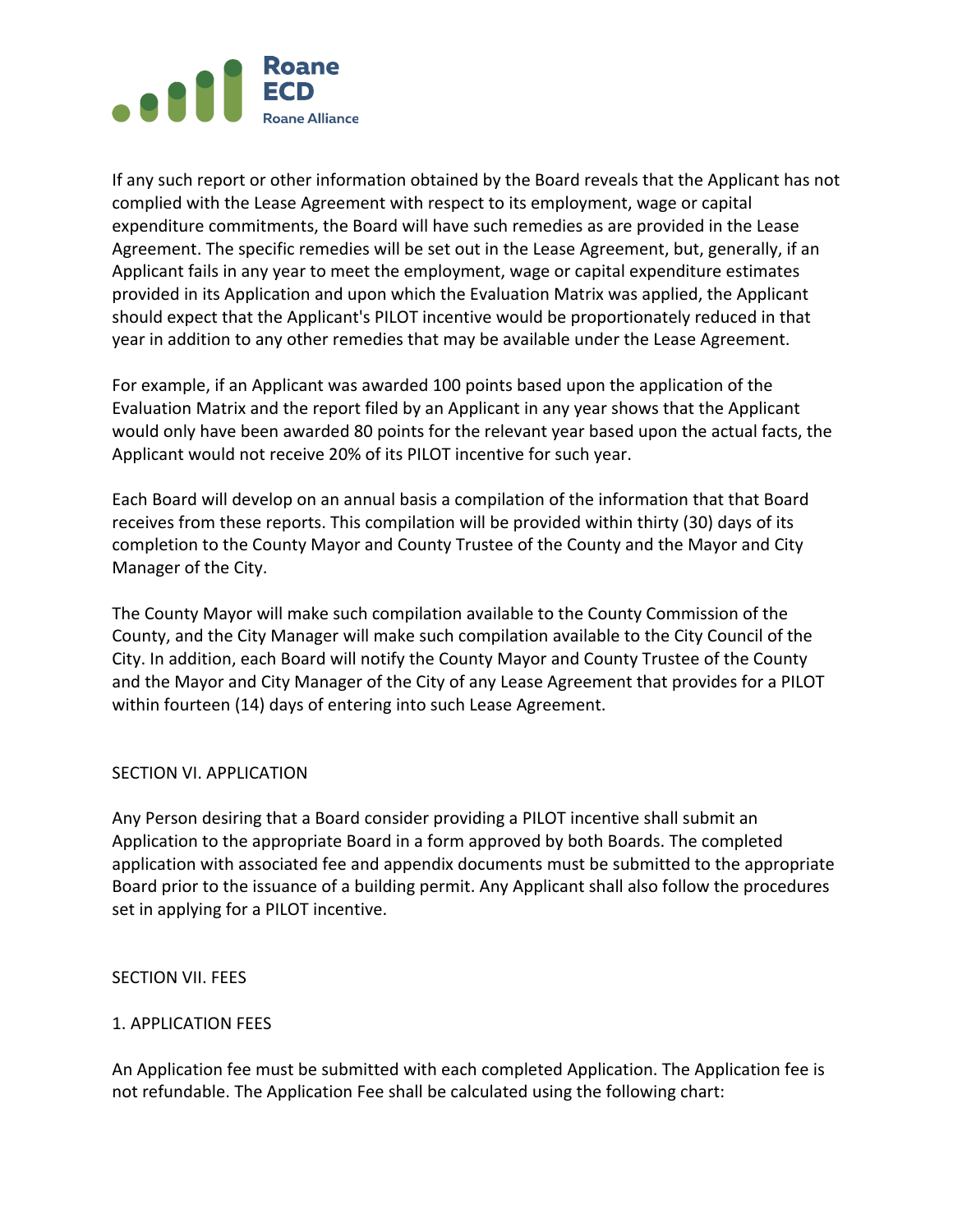

Estimated Project Capital Expenditures (At the Time of Application) | Application Fee \$1,000,000 - \$2,500,000 | \$ 2,000 \$2,500,001 - \$5,000,000 | \$ 3,000 \$5,000,001 - \$10,000,000 | \$ 4,000 \$10,000,001 - \$25,000,000 | \$ 8,000 greater than \$25,000,000 | \$15,000

# 2. CLOSING FEES

A closing fee computed as described in this paragraph will be paid to the Board prior to or at the execution of the Lease Agreement. Closing fees for PILOT incentives are based on the benefits that an Applicant will receive (i.e., value of the tax savings over the applicable PILOT Term) rather than on the total Project investment. The closing fee for a PILOT incentive transaction with the Board will be 5% of the expected tax savings for the Applicant, as estimated by the Board, with a minimum closing fee of \$1,500 and a maximum fee of \$300,000. The Applicant receiving the PILOT incentive will also be responsible for paying expenses of the Board relating to the transaction (i.e. extraordinary attorney's fees if any modification to the standard lease agreement is required, copies, postage, long distance telephone calls, etc).

### 3. LEASE AMENDMENTS

If an Applicant requests an amendment to an existing Lease Agreement, the Applicant will pay a fee of \$1,000 at the time of the request.

### 4. ASSIGNMENT FEE

If the Board approves the assignment of a Lease Agreement, the Applicant shall pay an assignment fee of 1% of the tax savings for the assignee following such assignment, as estimated by the Board, up to \$1,000,000 with a minimum fee of \$4,000 and 1/2% of such savings over \$1,000,000 with a maximum fee of \$25,000. The Applicant shall also be responsible for all expenses, including attorney's fees incurred by the Board, in connection with such assignment.

20% of all fees received by a Board pursuant to this Section shall be paid to the other board promptly upon receipt. Fee sharing will be between the City of Oak Ridge and the applicable county of origin.

### SECTION VIII. ASSIGNMENT OF LEASE AGREEMENT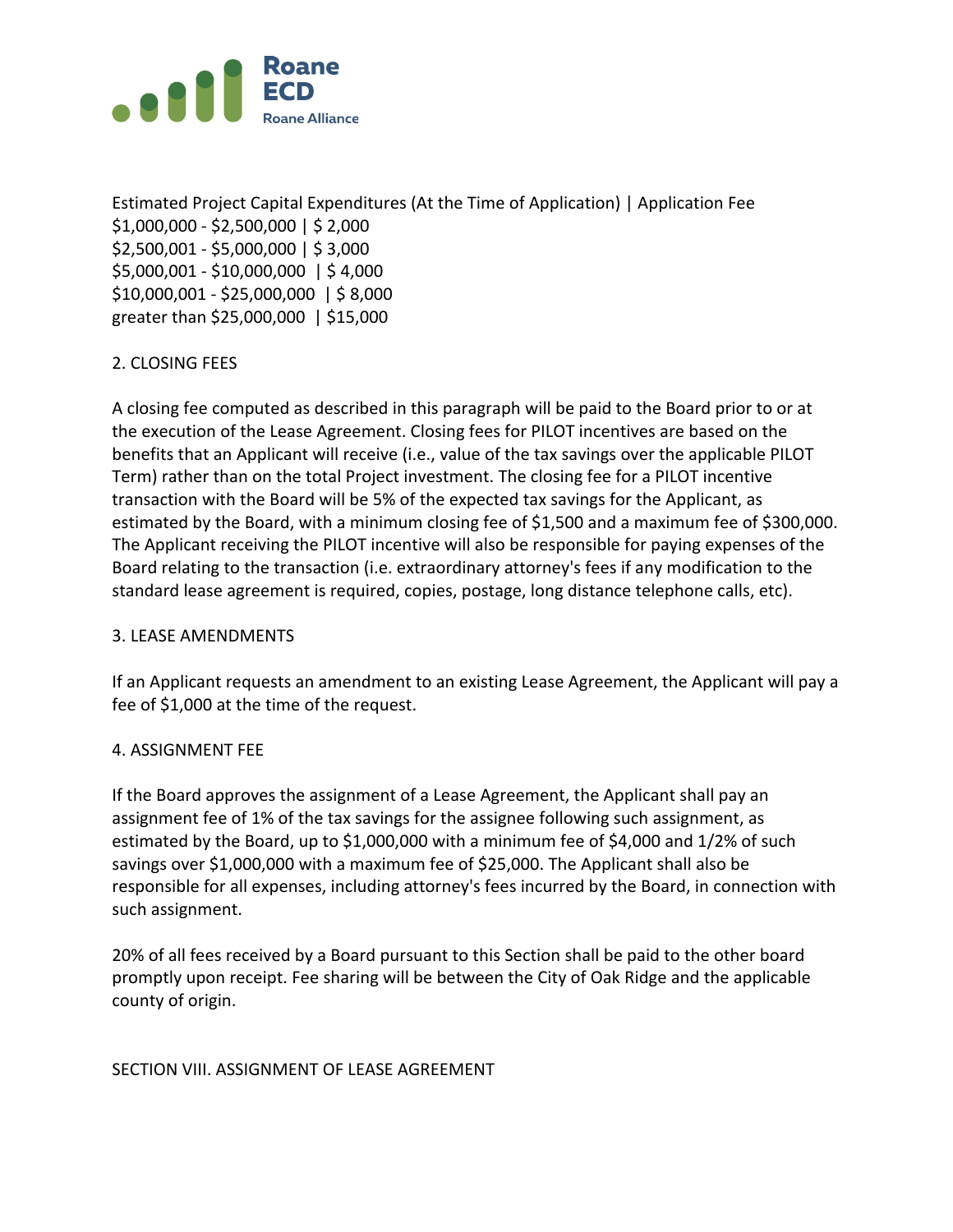

Lease Agreements will not be assignable without the prior consent of the Board. An Applicant seeking an assignment of an Agreement shall confer with the Board to determine the proper procedure in the specific transaction. The Board will then determine whether the assignment will be approved or whether a new Application should be filed by the assignee.

## SECTION IX. ENVIRONMENTAL REPORT REQUIREMENT

Each Applicant shall submit with its Application a Phase I Environmental Site Assessment Report (unless the Project consists only of new equipment) with respect to the proposed Project site. The report should be dated no more than three (3) months prior to its submission to the Board. All such reports must grant to the Board the right to rely on such reports. All Phase I Environmental Site Assessments submitted to the Board should substantially conform to the ASTM standards.

An Environmental Assessment or Environmental Impact Statement performed by or on behalf of the U.S. Department of Energy may substitute for an Environmental Site Assessment. The environmental contamination of a Project site may be a basis for rejecting an Application if the Board's counsel advises the Board that the Boards or the Local Governments would have any obligation to remediate the contamination if the Board acquires the Project site.

### SECTION X. MISCELLANEOUS

These Policies and Procedures shall not be construed to create any type of contract or agreement between the Board or the Local Governments and any third party, including any Applicant. Notwithstanding any provision of these Policies and Procedures to the contrary, the Boards retain the right, in their sole discretion, not to enter into any Lease Agreement with any Applicant and not to approve any Application for a PILOT incentive.

If any Applicant does not enter into a Lease Agreement with respect to a proposed Project within one year of the initial approval by the Board of the Applicant's Application for a PILOT incentive, that Applicant's Application shall be deemed to be withdrawn, and the Applicant shall be required to resubmit a new Application if the Applicant wants the Board to continue to consider the Applicant's Project for a PILOT incentive.

### SECTION XI. PROGRAM TERM

Each Board is authorized to negotiate PILOT incentives pursuant to these Policies and Procedures for a period of three years from the date these Policies and Procedures are approved by the respective local government entity.

APPENDIX B: PILOT INCENTIVE PROGRAM PROCEDURES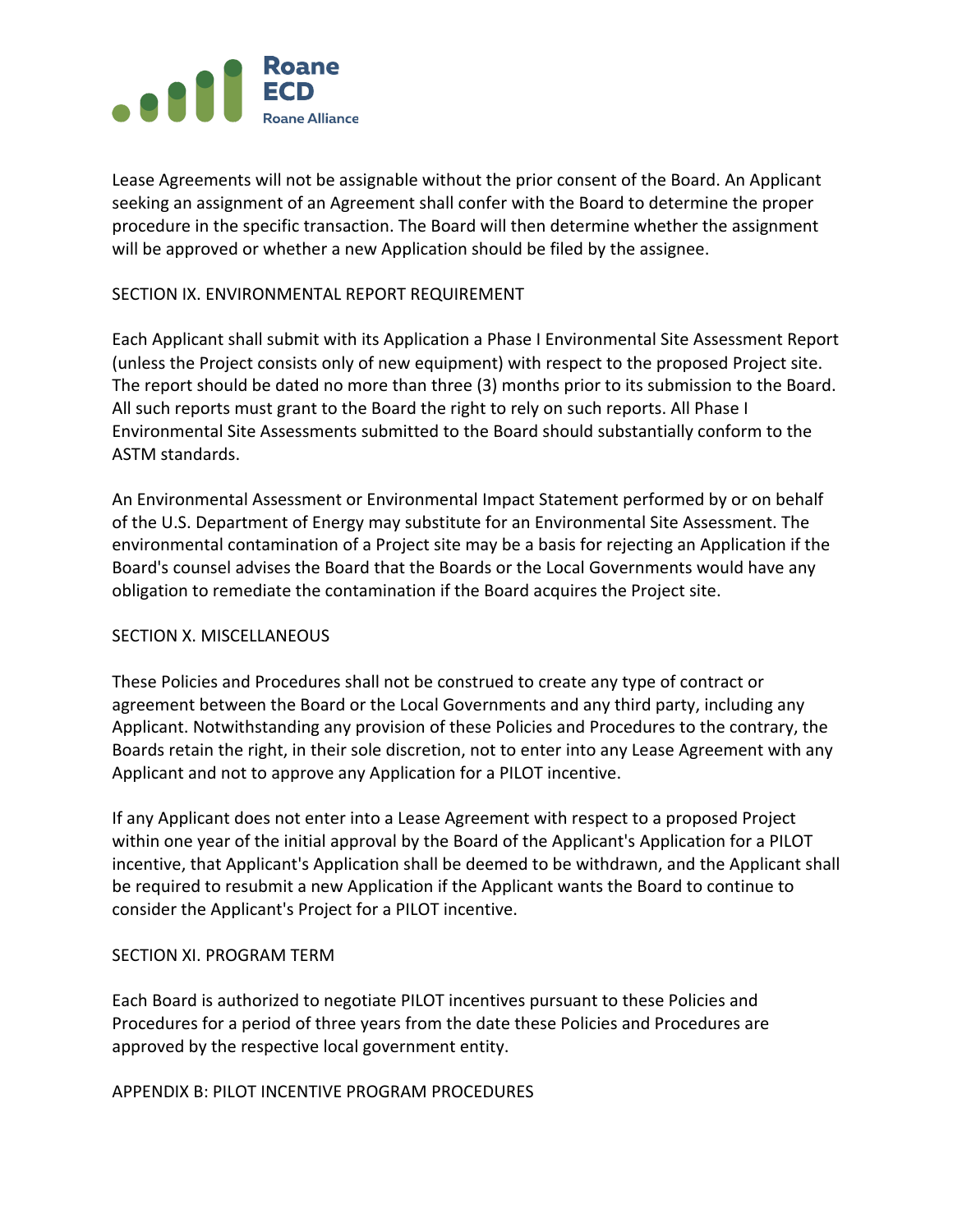

1. An Applicant should first arrange a pre-application conference with a representative of the Board to discuss the PILOT incentive procedure as it relates to the Applicant's Project.

2. The Applicant shall file its Application (which shall be in the form of Appendix B) and all documentation pertaining to the Application with the Board no less than 14 days prior to a scheduled meeting regarding the proposed PILOT. The following information must accompany the Application unless waived by the Board.

a. Financial Statements - preferably audited statements, at least statements reviewed by CPA b. Phase I Environmental Audit Addressed to the Board or equivalent

c. Application Fee

3. Based upon the Application, the Board will determine whether to give preliminary approval for a PILOT incentive. If preliminary approval is given, the Board's counsel will prepare the form of Lease Agreement and negotiate the form of such Lease Agreement with the Applicant's designated representative.

4. If the Applicant and the Board's counsel agree on the proposed form of a Lease Agreement, such Lease Agreement shall be submitted to the Board for its approval. If the Applicant's matter is to be considered at a meeting of the Board, a representative of the Applicant should attend such meeting.

5. Upon Board approval of the Lease Agreement, a date for the closing can be scheduled immediately. The following documents are needed at closing:

- a. Lease Agreement
- b. Special Warranty Deed (if real property is involved)
- c. List of Encumbrances on the Property
- d. Bill of Sale (if personal property is involved and has been acquired)

All closing fees must be paid at the time of execution of the Lease Agreement. Only a certified or cashier's check or other collected funds will be accepted.

6. Upon closing, appropriate documentation will be filed with the County Register's Office. Originals of all documents will be held by the Board or its counsel. The Board's counsel will file a copy of the Lease Agreement with the County Mayor of Roane County and the Mayor of the City of Oak Ridge and with the State Comptroller's office at the following address:

The Office of the Comptroller Division of Property Assessment